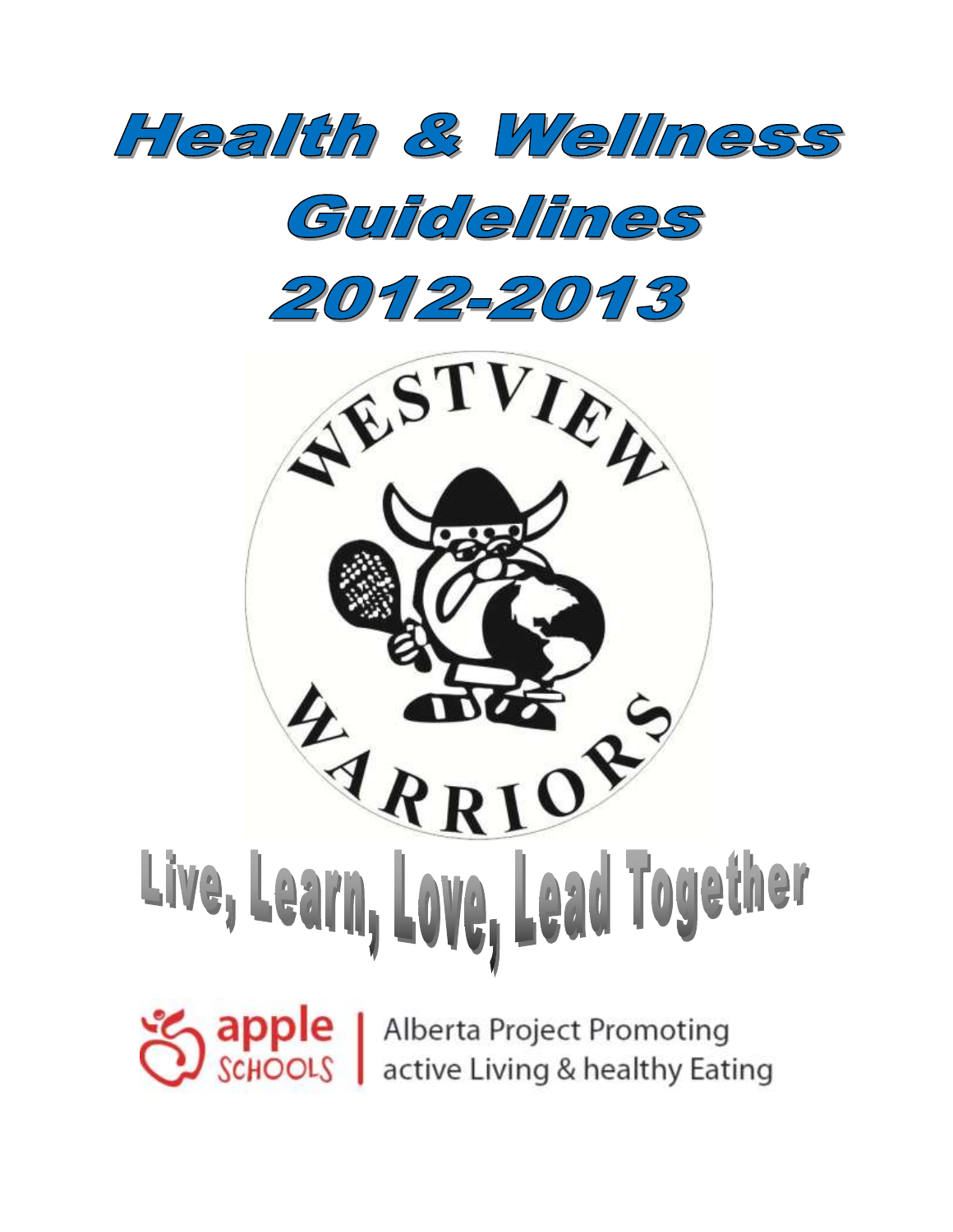## **This guideline has been created with input from:**

*Jenn Ross, Trisha Holland, Jessica Dolling, Claudia Boser, Tracy Walsh, Yolanda Wakefield, Dan Rizzuto, Garette Tebay, Jodie Paul, Kim Klath, Deidre Philpott*

# **Along with the input, feedback and guidance of:**

*Westview staff, students and Parent Council,*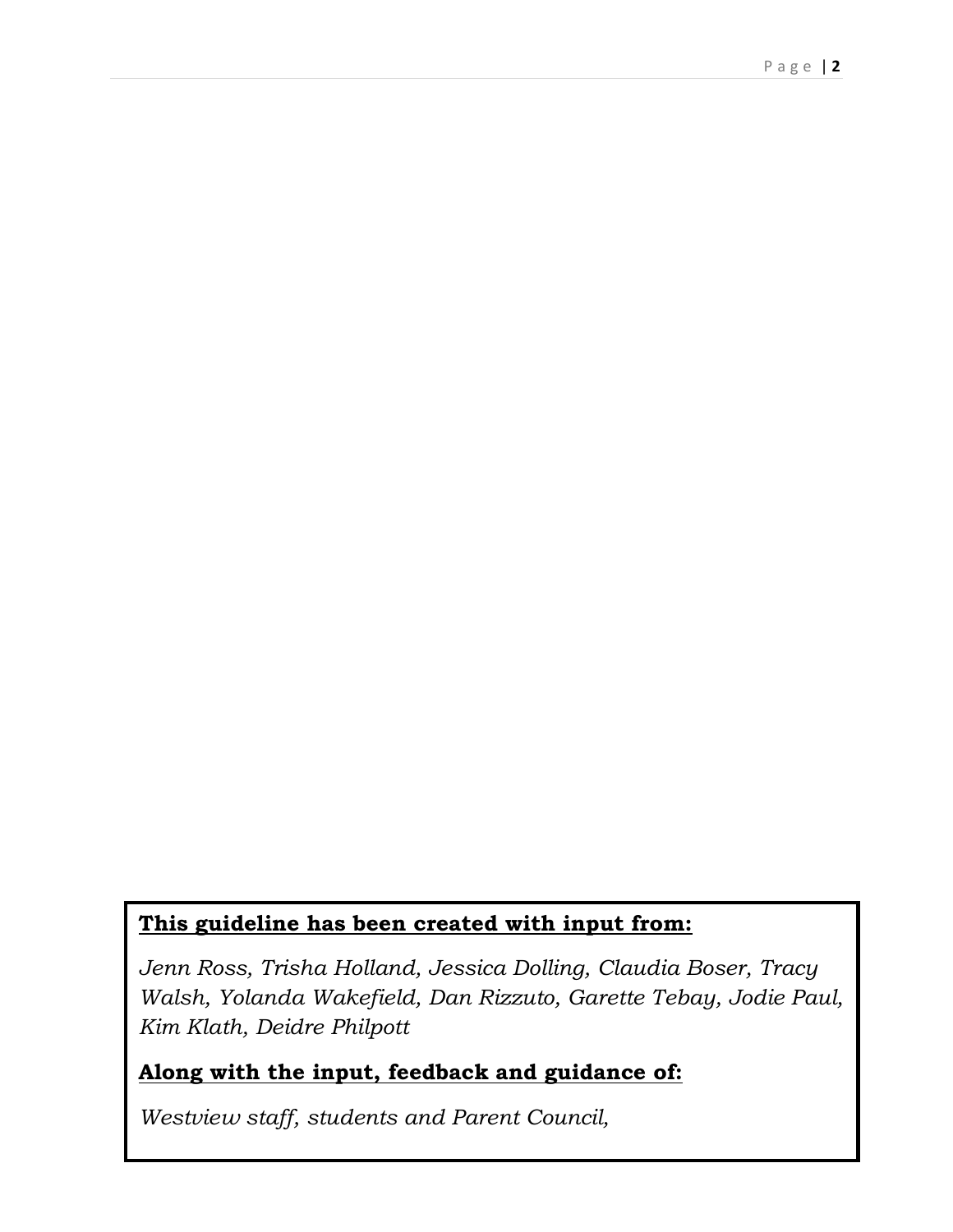#### *1) Purpose of a Health & Wellness Guideline:*

*To ensure there is a common application, language and understanding of nutrition in our school, resulting in a positive effect on health and academic achievement for all our students.* 

#### *2) Westview School Mission & Vision Statements:*

**Mission:** Westview School is a learning community that takes pride in promoting high quality education and healthy living. We foster a diverse, respectful learning environment through leadership and cooperation. We celebrate each other's unique contributions, and this is reflected in the happy faces of our students.

**Vision:** Live, Learn, Love, Lead, Together

#### **3) Feedback and Input from Westview School's Community:**

- In May 2012, 86% of parent respondents indicated that schools should discourage unhealthy foods for class rewards and during school celebrations.

- In May 2012, 75% of students indicated that they would rather take part in physical activities during celebrations.

- In May 2012, 72% of staff respondents indicated that the school should discourage unhealthy food choices during school hours and whole school events.

#### *4) REAL KIDS Nutrition 2011*

Since 2011 Westview School has participated in the REAL Kids Alberta (Raising Healthy Eating and Active Living Kids in Alberta) evaluation process which supports the development and implementation of a school healthy policy.

- 19% of Westview students consumed at least 6 servings of fruits and vegetables per day, and 14% of Westview students consumed at least 6 servings of grain products per day. 57% of Westview students consumed at least 3 servings of milk and alternatives per day.
- 78% of Westview students consumed at least one serving of meat and alternatives per day.

*\*Note these are all the recommended daily servings for children and youth.*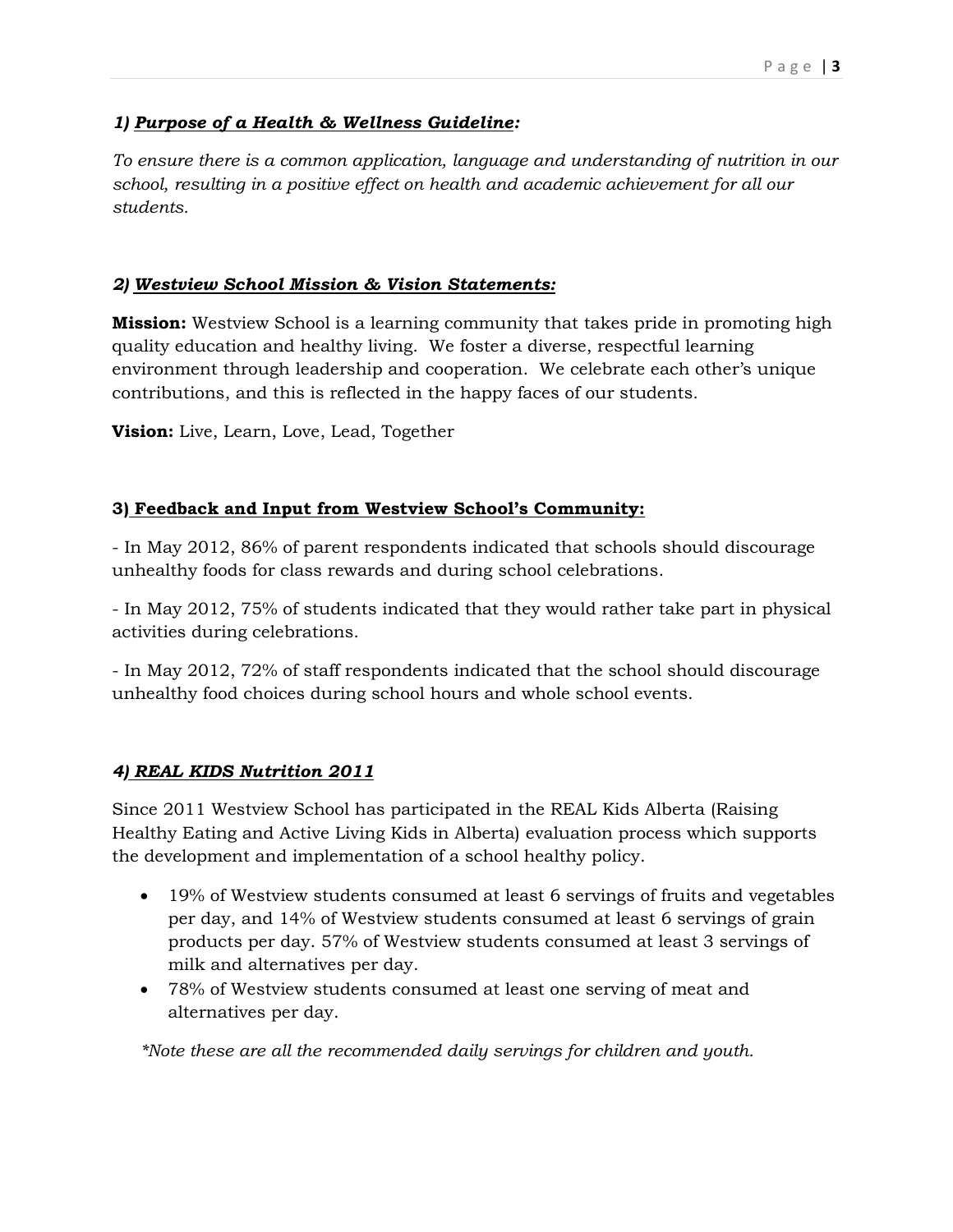# *5) Scope***:**

# **Celebrations, Events and Holidays:**

Westview School will encourage "Choose Most Often" (80%) and "Choose Sometimes" (20%) food and beverages during all celebrations, events and holidays held at the school. One "Choose Least Often" food/beverage may be included in the occasion as long as a healthier choice is provided (ie, 5 "Choose Most Often items, 1 "Choose Least Often item). A good tool to use for your occasion would be a sign-up sheet, an example is provided in the appendix.

- Valentine's Day
- Christmas
- Halloween
- Easter
- School BBQ's
- St. Patrick's Day
- Year end celebrations

# **Student Birthdays:**

Westview will encourage non-food items, such as pencils, erasers or books for the class library. When food and beverages are used, selections will be made according to The Food Rating System: "Choose Most Often" Foods (Snack for Warriors). Please ensure that all items are **NUT SAFE**.

 *Based on the majority of parent feedback and allergy concerns, when "Choose Least Often" items are brought to school they will be sent back home with the student.* 



# **Food sold and served at the school:**

Westview School will only provide food and beverages that meet the "Choose Most Often" (80%) or "Choose Sometimes" (20%) criteria (Snack for Warriors List), during school functions.

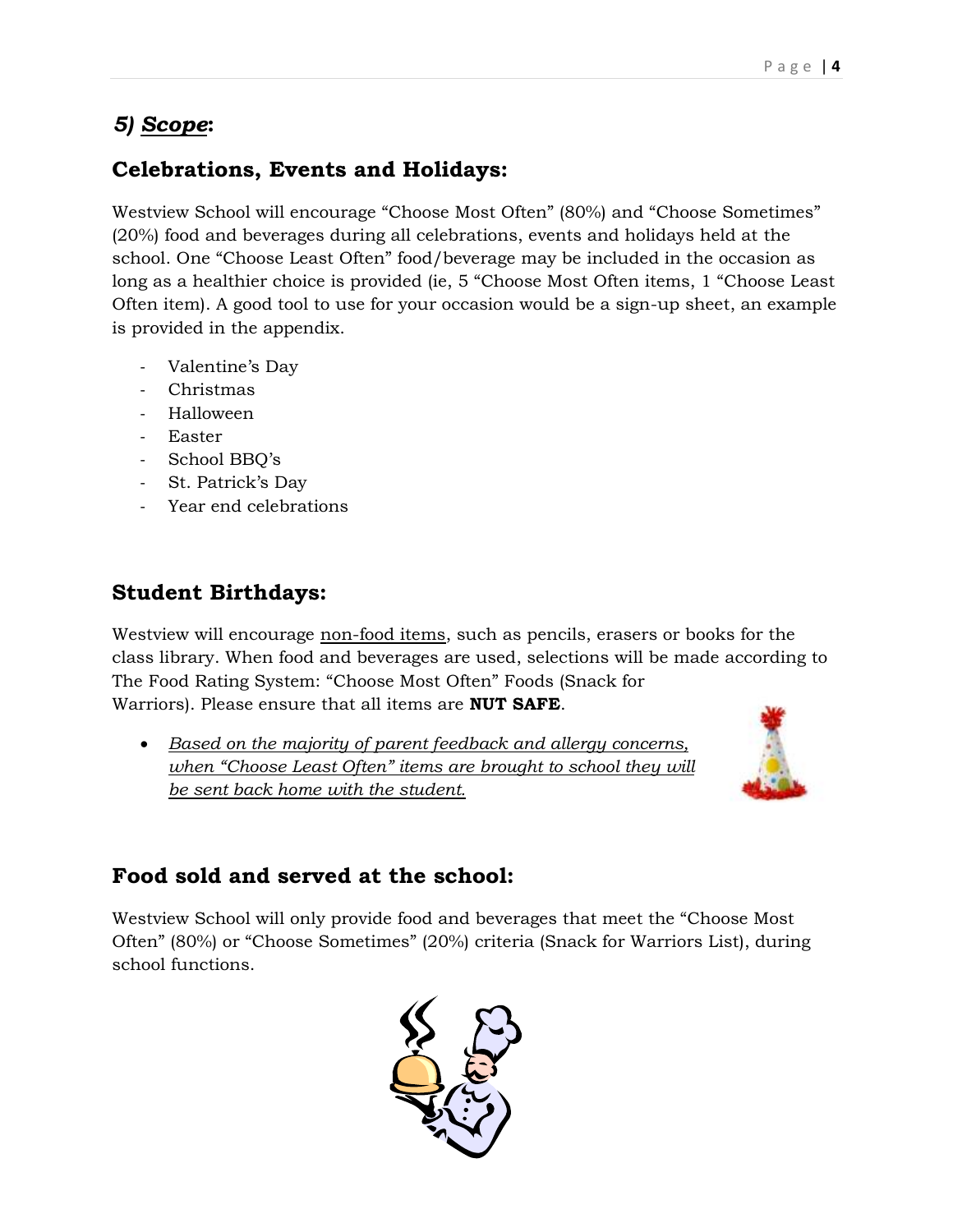## **Hot Lunches:**

Westview School will provide two "Choose Most Often" and two "Choose Sometimes" food days on our Hot Lunch menu. As more "Choose Most Often" choices become available from the vendors we will revisit this to encompass "Choose Most Often" choices.

# **Fundraising:**

Westview School will support student health and school nutrition-education efforts and therefore school fundraising activities will include food from the "Choose Most Often" category.

Westview will encourage fundraising activities that promote physical activity.

- Jump Rope for Heart
- Family Dance Nights

# **School Supported Programs:**

Westview School will encourage "Choose Most Often" and "Choose Sometimes" food and beverages during all school programs held at the school.

- Go Girls
- Roots of Empathy
- Sport Teams
- Cross Guards
- Mentoring or counseling program
- School Clubs

## **Classroom Incentives and Rewards:**

Westview School chooses alternatives to food as rewards to support academic performance or preferred behaviours. Our school will encourage non-food rewards.

- Extra DPA
- Dance Party
- Extra recess
- Art Class
- Teacher chair
- School supplies

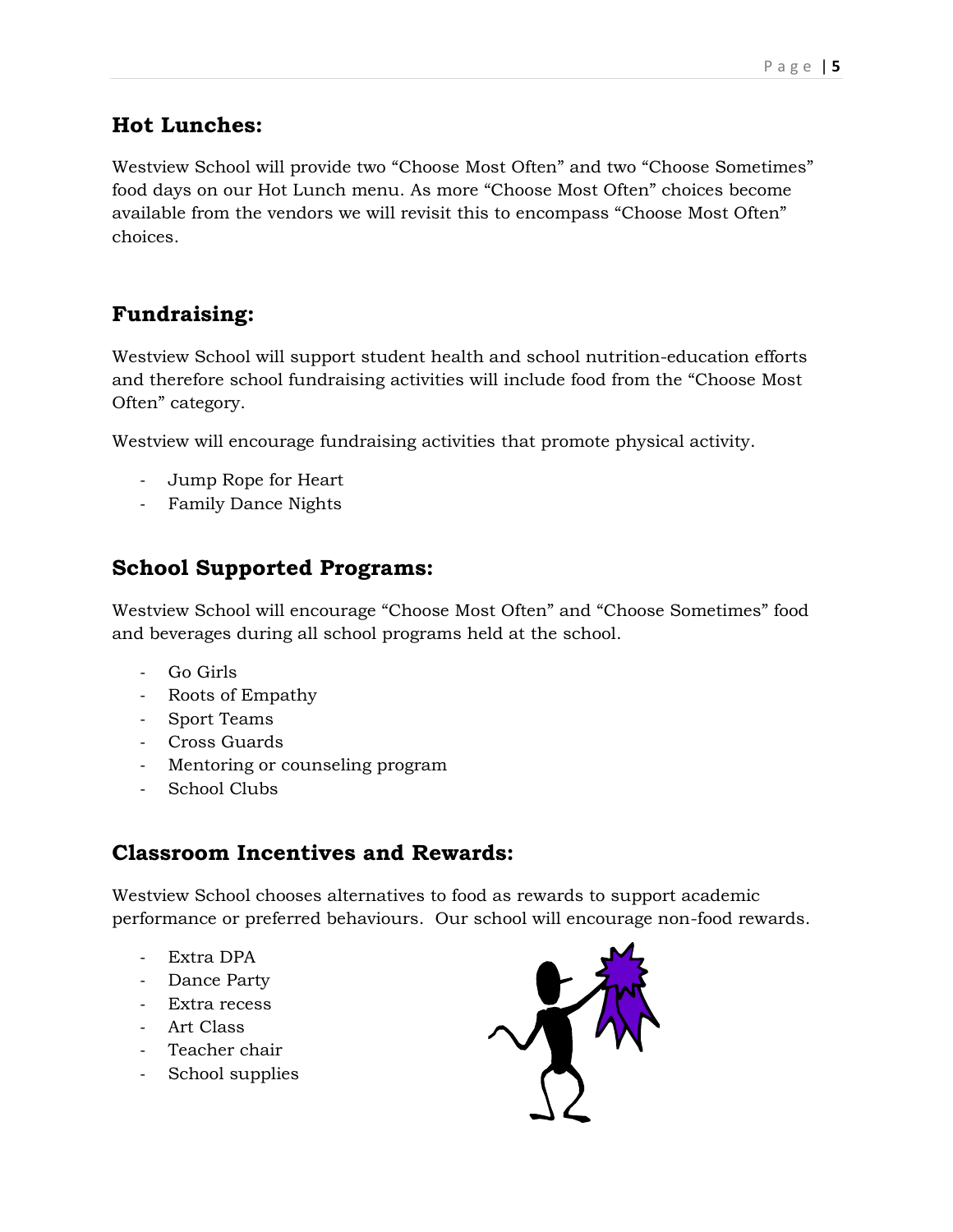## **Instructional Materials:**

Westview School staff will use "Choose Most Often" items during classroom instruction when food is needed as an instructional tool. Situations in which students are not consuming the item (ie, art projects) exceptions can be made using professional judgment.

## **Staff Role-Modeling:**

Westview School recognizes that each individual is different and accommodations have to be made depending on the situations that arise. Westview School staffs are asked to use their discretion when making healthy choices to ensure that students are exposed to messages about healthy choices at school and support the concept of the healthy choice being the easy choice for all students.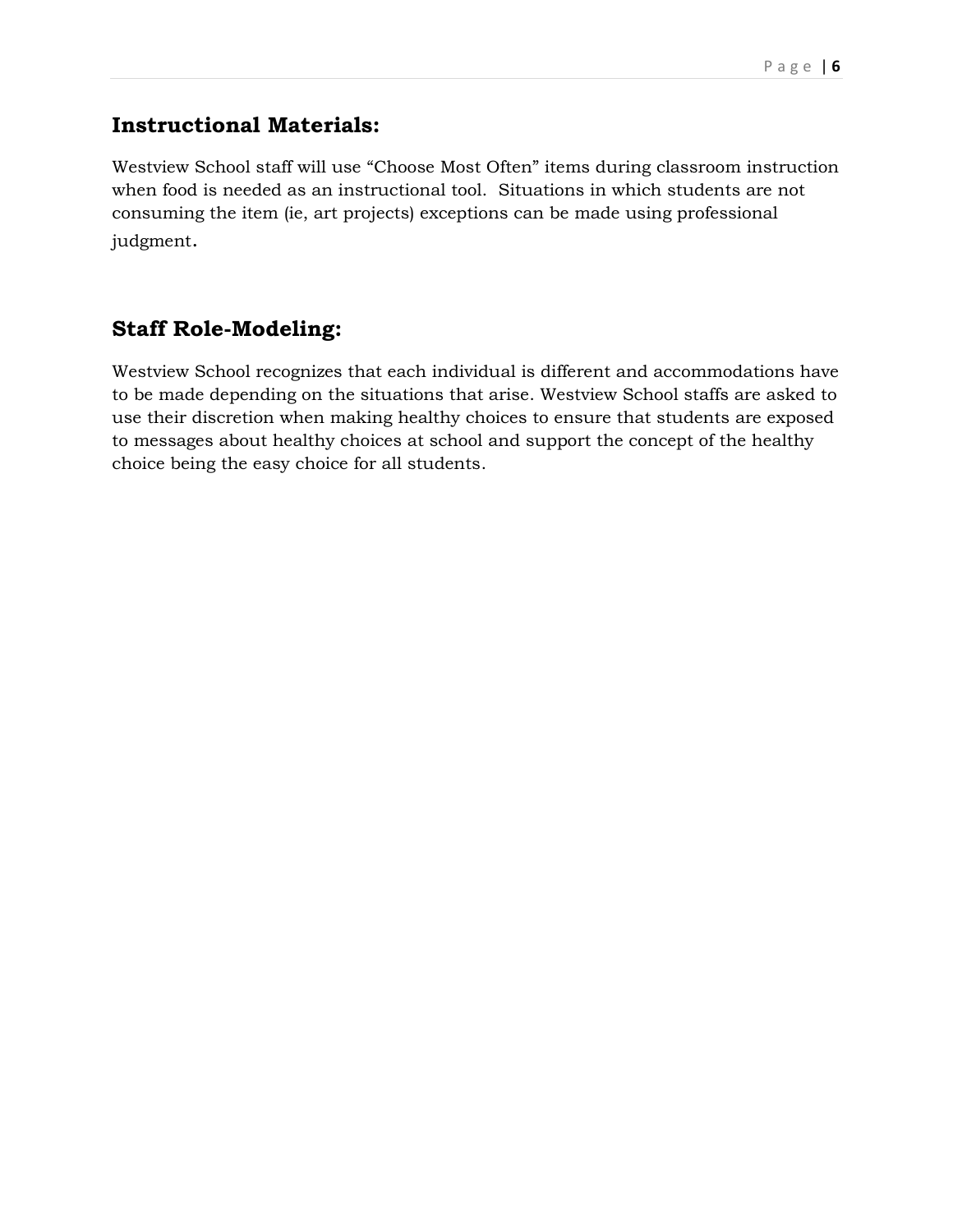# **Snacks for Warriors**

| <b>Choose Most Often:</b>                  |                                                |
|--------------------------------------------|------------------------------------------------|
| Daily snacks & Beverages                   |                                                |
| Fresh fruit or vegetables                  | Cereal/Granola Bars                            |
|                                            | (Kashi, Kellogs, Quaker- Chewy 25% less sugar) |
| Canned fruit cup packaged in water or 100% | <b>Triscuits</b>                               |
| Juice                                      |                                                |
| Applesauce cup                             | Cereals                                        |
|                                            | (Multi-grain Cherrios, Mini-Wheats, Honey      |
|                                            | Combs)                                         |
|                                            | *per recommended serving size                  |
| Dried fruit bars                           | 100% Real Fruit Juices                         |
| (Sunrype- Fruit Source)                    |                                                |
| <b>Dried Fruit</b>                         | Milk                                           |
|                                            | (2%, 1%, Skim, Milk to Go, Fortified Soy       |
|                                            | beverage)                                      |
| Nutri-Grain bars                           | Smoothies                                      |
| (Kelloggs- Bite Size Granola Snacks)       | (Real fruit, milk, plain yogurt)               |
| Whole wheat pita & hummus                  | water                                          |

*\*\* For home baked "Choose Most Often" tasty treats check out our school website.*

| <b>Choose Sometimes:</b><br><b>Twice a Week snacks &amp; Beverages</b> |                                             |
|------------------------------------------------------------------------|---------------------------------------------|
| <b>Sweetend Dried Fruit</b>                                            | Pudding                                     |
| (Ocean Spray Craisins, mangos)                                         | (Compliments - chocolate, vanilla, tapioca) |
| <b>Fruit Snacks</b>                                                    | Popcorn (salted)                            |
| (Sunrype- Sqiggles & Fun Bites: 100% fruit                             |                                             |
| snacks)                                                                |                                             |
| Crackers                                                               | Cheese                                      |
| (Goldfish baked snacks, Thinsations)                                   | (Cheese strings & snacks, Babybel)          |
| Cookies                                                                | Cereals                                     |
| (Mr. Christie: soft baked, Crispy Delights,                            | (Golden Grahams, Vector, Shreddies)         |
| Teddy Grahams (honey), Arrowroot Cookies)                              |                                             |
| <b>Flavoured Yogurt</b>                                                | <b>Chocolate Milk</b>                       |
| (tubes, Yop, individual cups)                                          |                                             |

Taken from the Single Serving Packaged Food List; developed by Alberta Health Services Registered Dietitians/Nutritionists, 2009.